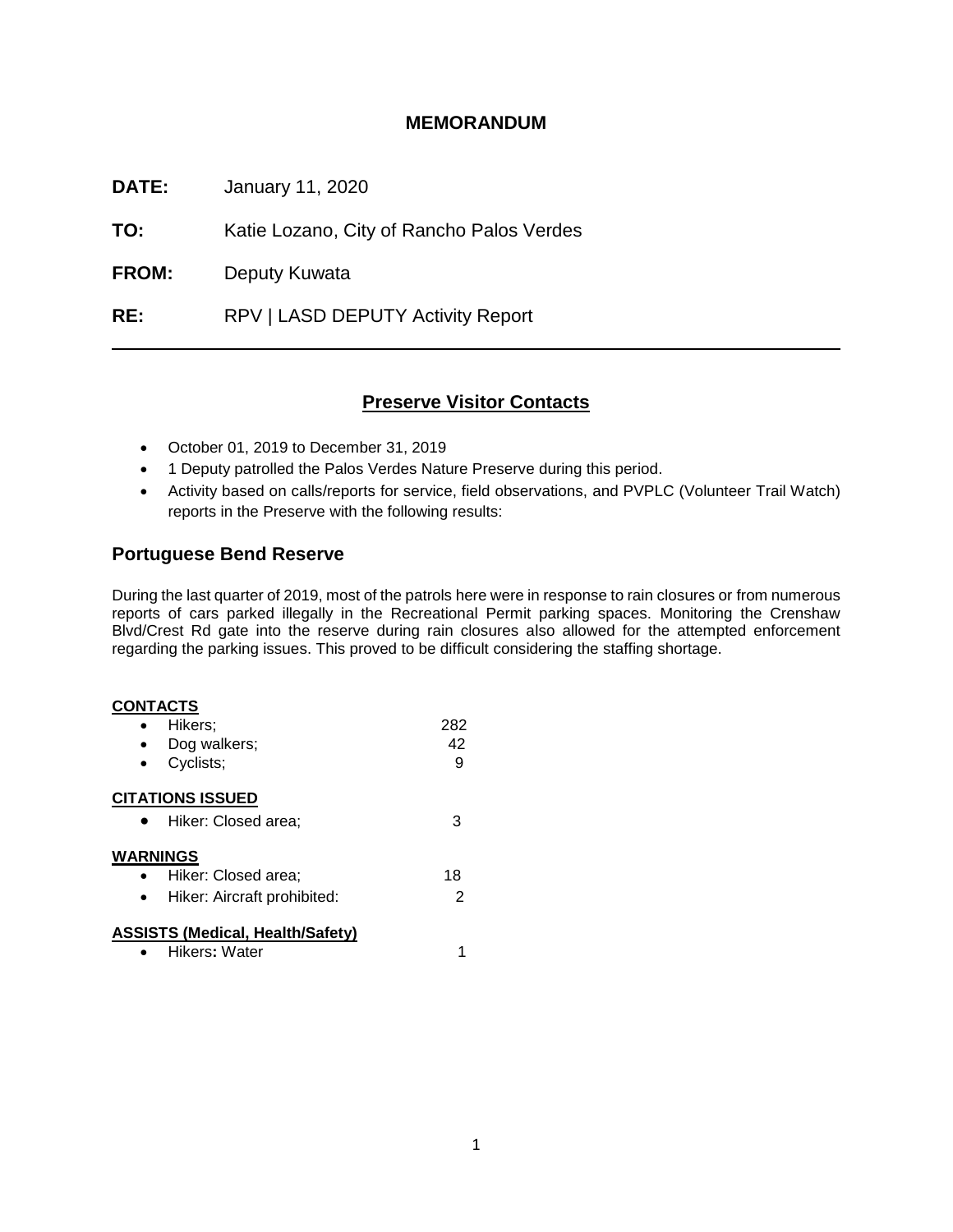# **Portuguese Bend Reserve (continued)**

### **MISCELLANEOUS**

10-01-19 to 12-31-19, Searched for illegal campsite in lower Portuguese Bend Reserve/Filiorum Reserve. 12-14-19, Transported lost hiker from Lower Portuguese Bend to Del Cerro Park. 12-22-19, Report of possible illegal campsite off Crenshaw Blvd/ Silver Spur Rd.: Property owner's Tractor.

# **Del Cerro Park**

### **CITATIONS**

| Parked cars: No parking; | 11 |
|--------------------------|----|
|                          |    |

## **Abalone Cove Reserve**

Although regular patrols have been conducted, most of the contacts were the results of calls for unrelated services.

### **CONTACTS**

| $\bullet$ | Hikers;      | 40 |
|-----------|--------------|----|
| $\bullet$ | Dog walkers; |    |

### **CITATIONS ISSUED (Abalone Cove Reserve)**

• Vehicle in Preserve; 1

### **WARNINGS**

• Hiker: Closed area; 7

## **MISCELLANEOUS**

10-30-19, Checked area for possible suicidal woman reported by Torrance Police. 11-01-19 to 11-30-19, Checked Archery Range regarding reports of night activity. 12-27-19, Responded to woman who fell from cliff: Attempted suicide.

## **Vicente Bluffs Reserve**

Patrol time was concentrated in this area due to numerous calls to the Lomita Station desk by residents calling about people going into the closed areas.

#### **CONTACTS**

|                 | Hikers:                 | 1,027 |
|-----------------|-------------------------|-------|
|                 | Dog walkers;            | 201   |
|                 | <b>CITATIONS ISSUED</b> |       |
|                 | Hiker: Closed Area      | 14    |
| <b>WARNINGS</b> |                         |       |
|                 | Hikers: Closed area;    | 11    |
|                 | Hiker: Flying drone;    | 1     |
|                 | Cyclists; No Bikes      | 1     |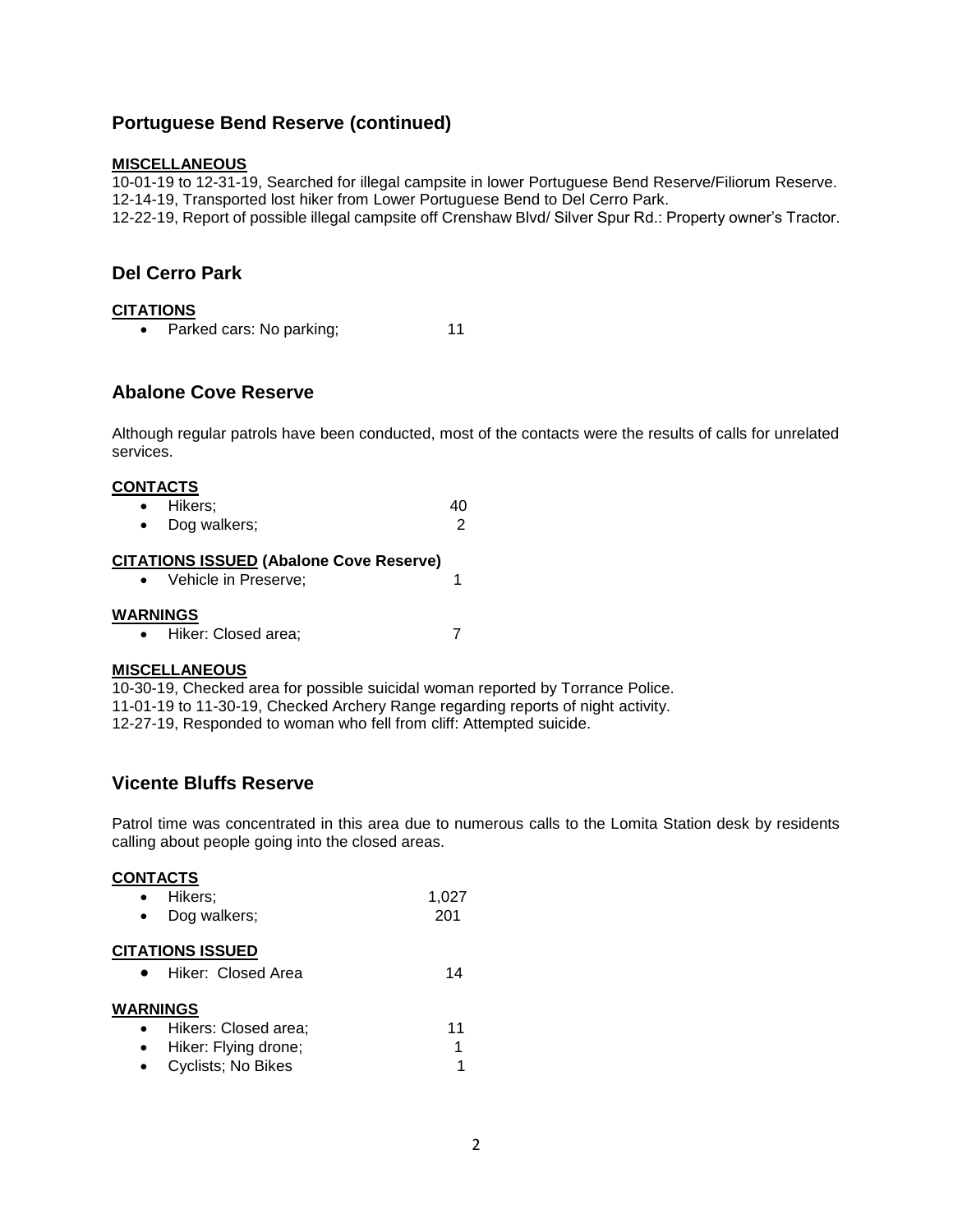# **Forrestal Reserve**

This reserve was singled out for monitoring based on concerns regarding group activities involving drinking alcoholic beverages and running (possibly off trail) through the reserve.

### **CONTACTS**

| • Hikers;              | 352 |
|------------------------|-----|
| $\bullet$ Dog walkers; | 25  |
| $\bullet$ Cyclist:     |     |

#### **WARNINGS**

• Cyclist on No Bikes Trail: 1

## **Filiorum Reserve**

Contacts made in this reserve were the result of the search for the illegal campsite reported in the lower reserve.

#### **CONTACTS**

| • Hikers:           | -33 |
|---------------------|-----|
| • Dog walkers;      |     |
| $\bullet$ Cyclists; |     |

## **Ocean Trails Reserve**

A limited time was spent patrolling this reserve with the new RPV Rangers.

### **CONTACTS**

|           | • Hikers;                            | 39 |
|-----------|--------------------------------------|----|
|           | Dog walkers;                         | 3  |
|           | <b>WARNINGS</b>                      |    |
|           | Hiker: No taking fauna;<br>$\bullet$ |    |
| $\bullet$ | Hiker; Off trail;                    | 2  |
|           | Hiker; Dog on beach;                 |    |

## **Three Sisters Reserve**

The lower part of this reserve was checked regarding a report of an illegal camper smoking a cigarette. The campsite was found and red-tagged. The occupant apparently abandoned it and but the property was stored at Lomita Station.

### **CONTACTS**

| Hikers;      |  |
|--------------|--|
| Dog walkers; |  |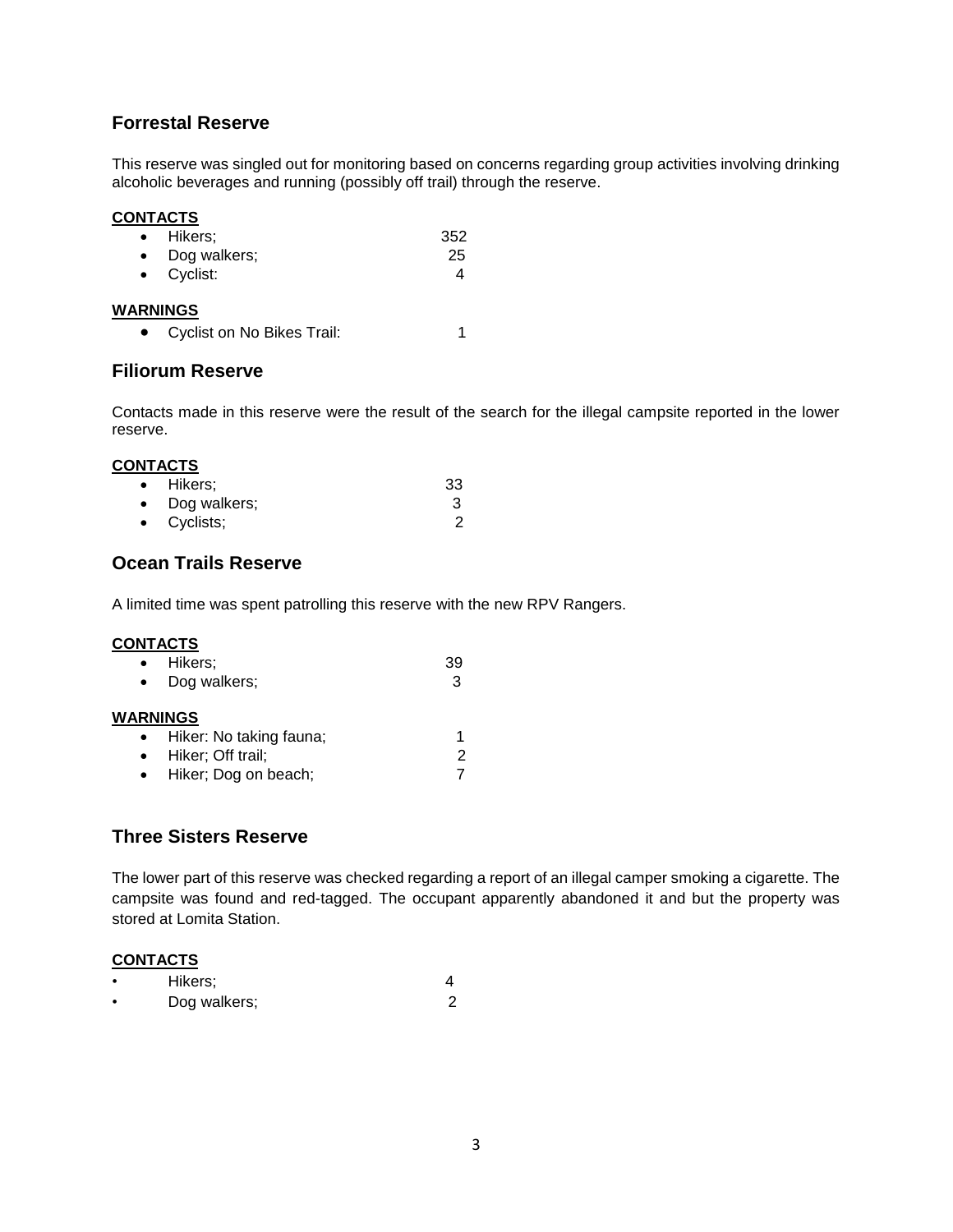# **Vista Del Norte Reserve**

The area has been regularly checked for a self-professed commercial burglar who had been cited and warned for being off trail and camping in this reserve. Although he was incarcerated, his current whereabouts are unknown.

### **CONTACTS**

• Hikers; 5 • Dog walkers;1

# **Agua Amarga Reserve**

This reserve was only briefly toured with the new RPV Rangers.

## **San Ramon Reserve**

Based on reports and a preponderance of evidence, this reserve has been monitored and patrolled for people who have been smoking cigarettes and illegally dumping trash at the turn-outs. A person has been reported excavating for fossils or minerals several times, but during the time spent patrolling, this subject has not yet been caught.

### **CONTACTS**

• Hikers; 9

## **Alta Vicente Reserve**

This reserve was monitored regarding a possible illegal campsite and reports of a woman feeding the wildlife.

### **CONTACTS**

| $\bullet$ | Hikers;      | 39 |
|-----------|--------------|----|
| $\bullet$ | Dog walkers; |    |

#### **CITATIONS ISSUED**

| Hiker: Removing flora;     |  |
|----------------------------|--|
| Dog wallcan Dog off loophy |  |

• Dog walker; Dog off leash; 1

#### **WARNINGS**

• Hiker; No feeding wildlife; 1